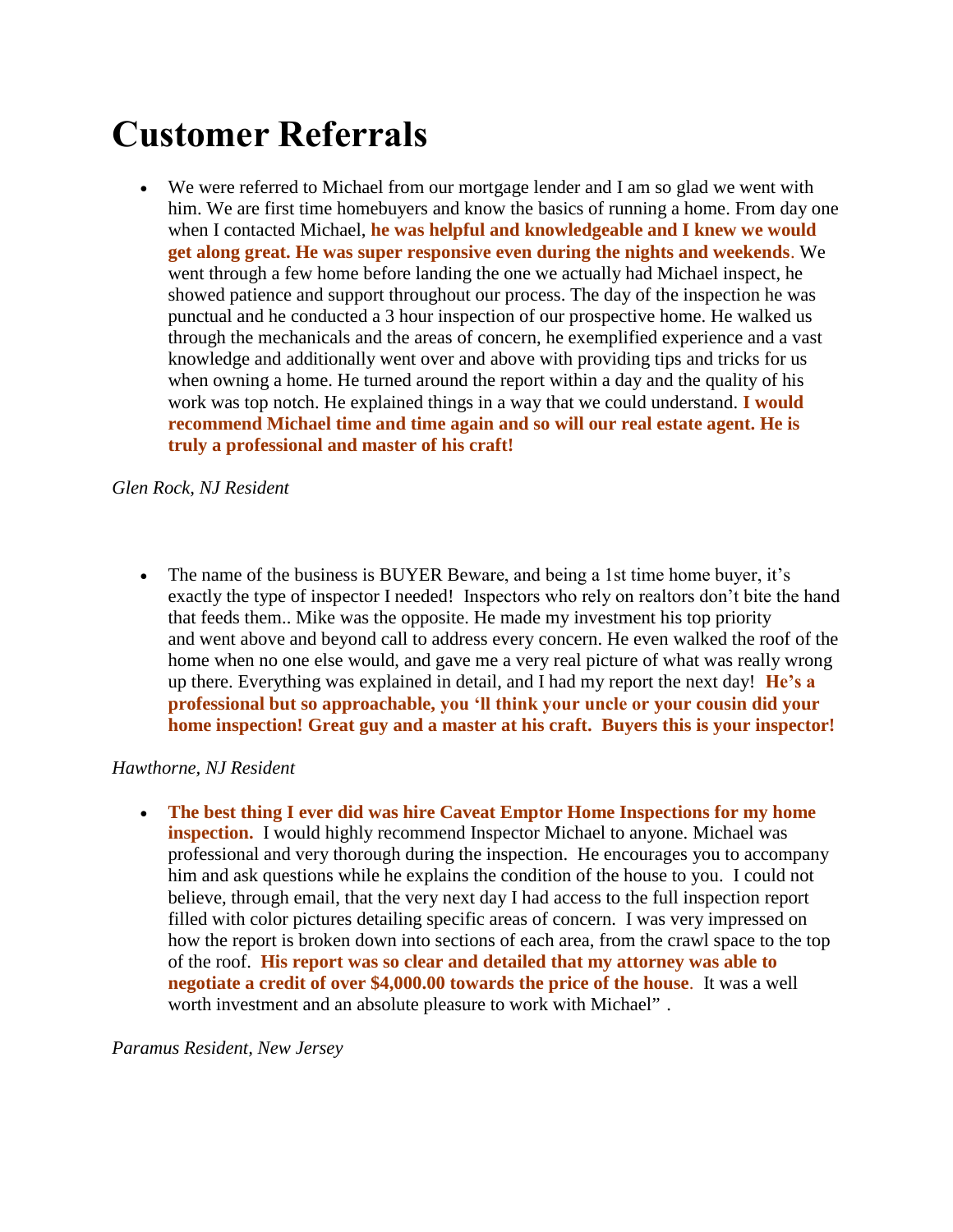The process of purchasing a home, especially as a first time buyer, can be overwhelming to say the least. Michael made this component manageable as he went through each piece of the property with a thorough "user friendly" explanation. His reassuring approach allowed me to keep my focus. A variety of factors were broken down into ways that allowed me to question and understand. **What started off as a day I thought was going to be confusing, turned into a day where I left feeling confident about the home & secure in the overall process.**

#### *Clifton Resident, New Jersey*

 We found Mr. Mulholland through the American Society of Home Inspectors. He was prompt, knowledgeable of structural concerns, observant of signs of wood-destroying insects, able to conduct the radon test, and very thorough. It was great to get a full inspection report, wood-destroying insect report, and radon report all from one source. **Mr. Mulholland left no stone unturned and really put our mind at ease.** Even after the inspection, he was happy to explain the report, which is nicely formatted and includes pictures for reference. This was our first time buying a house and many of the people involved were most interested in getting the deal done, causing us much stress. **It made us very happy to know that Mr. Mulholland's only priority was looking out for us and making us completely aware of the condition of the house.**

#### *Wayne, NJ Resident*

 **Many things about buying a home can be unpleasant but with Michael, our home inspection was not one of them**. **He was extremely timely and accommodating** (*especially for a holiday week where most people were not so responsive*). He got to the house early and inspected the grounds on his own. Then when we arrived he took us through room by room and was very thorough. Our positive experience was confirmed when our buyers' agent mentioned to us that he was "VERY good" and she's seen a lot of inspections. Our report was to us the very next day and was comprehensive and intuitive. I felt very comfortable with Michael and will recommend him down the line and will certainly use him again if we ever buy another home. Thank you Caveat for making this such a pleasant experience!

#### *Allendale,NJ Resident*

 Michael was very thorough in his inspection of the house and left us feeling very comfortable with the results. **He was happy to answer any questions** and was very friendly. He was very professional and helped take some stress out of the whole process by knowing exactly what needed to be done. We would definitely recommend him.

#### *Glen Rock, NJ Resident*

 "We recently had the pleasure to work with Inspector Michael Mudholland From Caveat Emptor Home Inspectors for the inspection of our new house. **It was a great experience**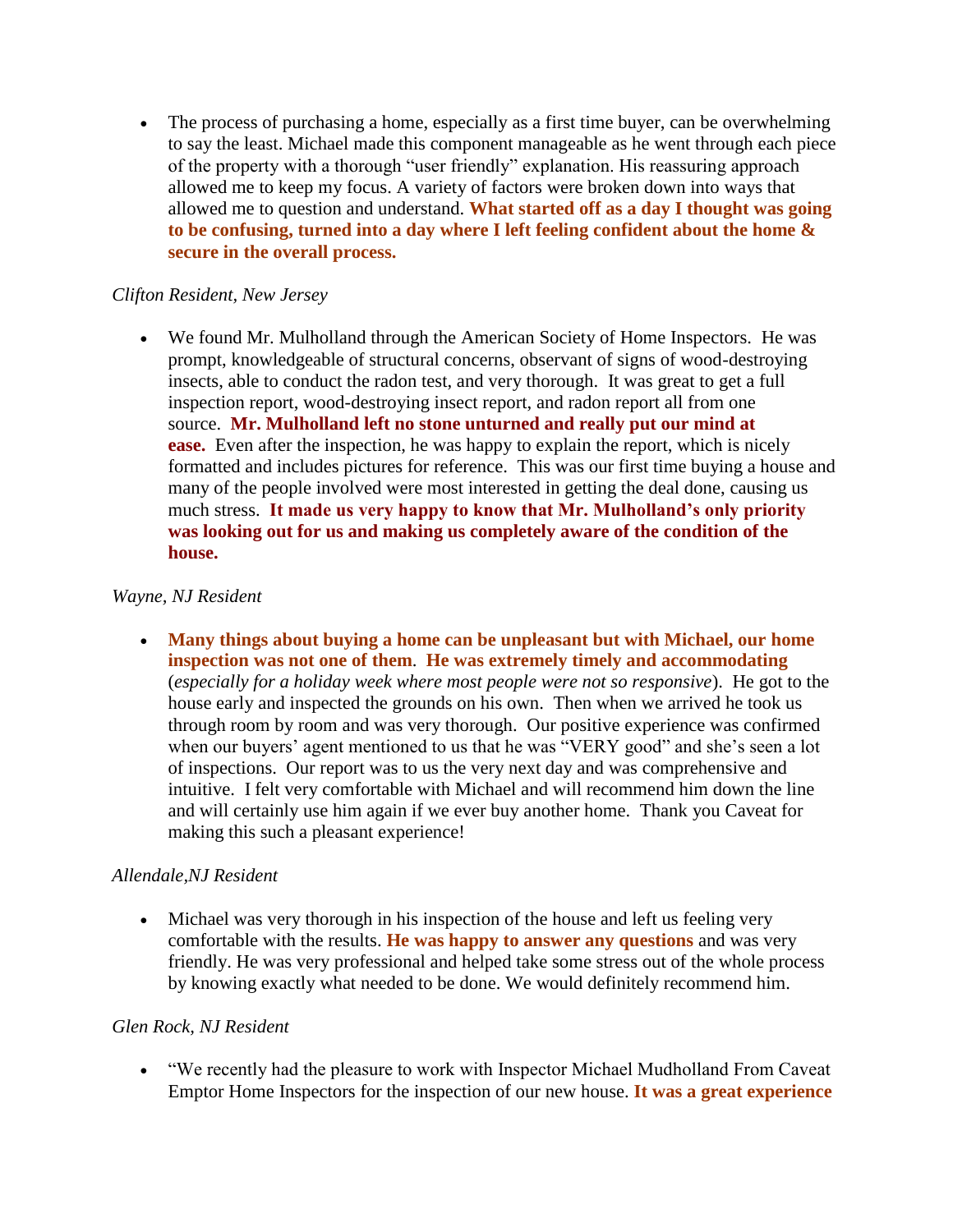**and it says a lot about the company**. He was prompt, very thorough ( really!) and extremely professional We are confident we did not miss anything after doing the inspection with them. The report was ready in less than 24 hr and with detailed information about all the parts of the house and lots of pictures. Buying a house is a lot of stress and it definitely gave us a peace of mind"

Highly recommended.

## *Cliffside Park, NJ Resident*

 I was recently given Michael's name as a reliable home inspector. Since this was my first purchase of a home, I wanted to make sure the home inspection was done properly. Michael from Caveat Emptor was MORE than anything I could have expected. He was punctual, professional, friendly, but most of all, thorough. He was not some inspector who the realtor hired to "pass the house and keep the process moving", but rather a fellow homeowner and father who truly takes pride in his work. He was very accommodating, and clearly explained what he was doing, why he was doing it, and how anything he found would affect me. **I felt like he was a friend who was really looking out for my family's best interest. That kind of personal professionalism is hard to find these days.** I would whole heartedly recommend Michael to anyone who needs an inspection. He is truly a great professional who takes pride in providing great, personal service. Thanks so much Michael.

#### *Ringwood, NJ Resident*

 **Michael T. Mulholland** was our inspector. **You'll relax the moment you meet him.** He is easy to talk to and explains things in a way that non-handy people can understand. He took his time, went through every inch of the place, noticed things I had not seen that he didn't have to mention because they were not major but did, because he felt I should know. **He has the best interest of his clients, the buyers at heart.** We appreciated that very much. He delivered the inspection report in a very detailed manner with consolidated report on Marginal/Defective items. That was nice. Over all, he is through professional and nice person to work with.

#### *Hillsdale, NJ Resident*

 "Micheal was patient, thorough and informative. He brought every problem to my attention and explained all his findings in clear terms that were easy to understand. **His report was comprehensive and timely**. He left no stone unturned and I would recommend his service to anyone looking for a professional, courteous and helpful home inspector."

#### *NJ, Resident*